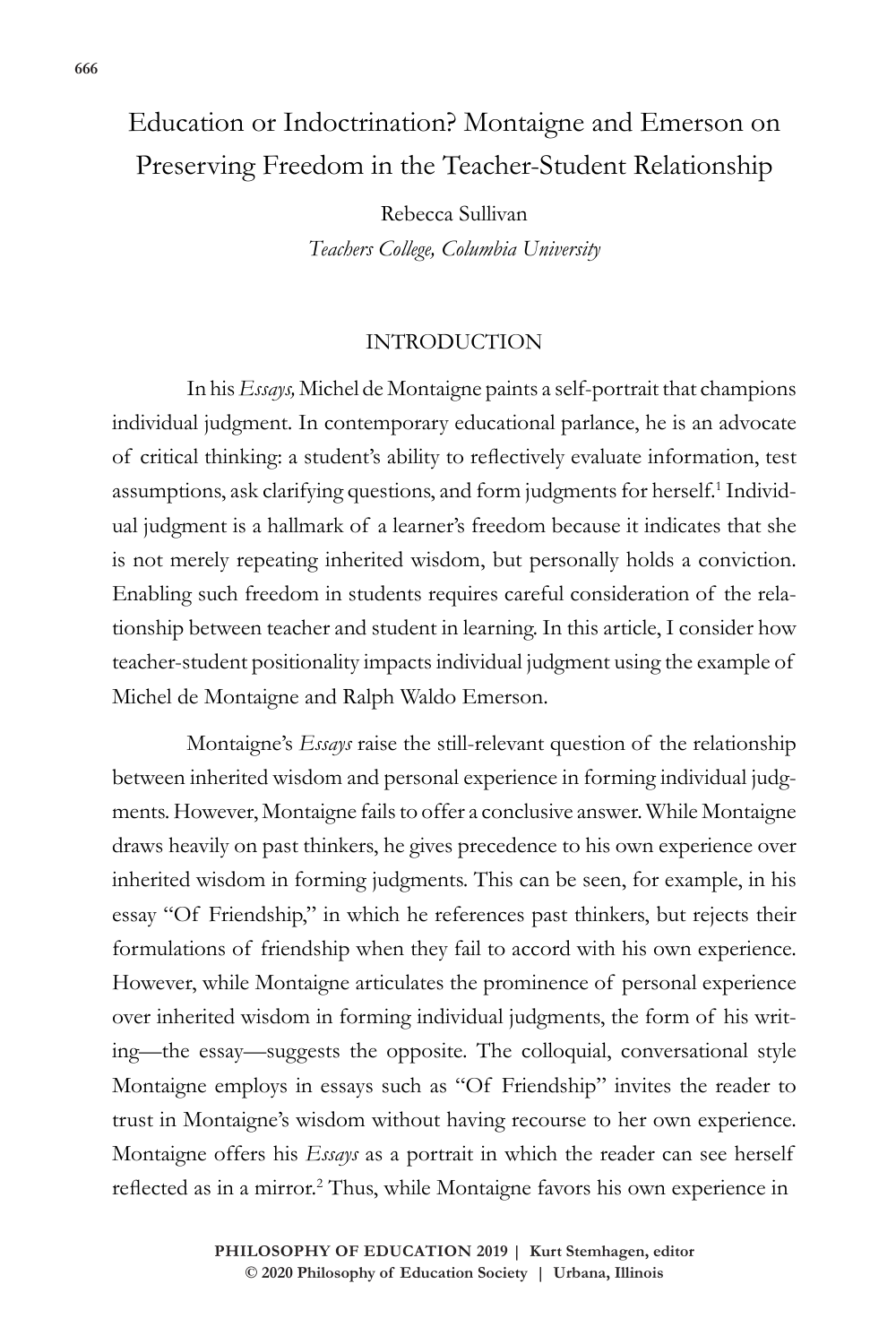making individual judgments, he seems to ask his readers to trust more in his experience than in their own, and removes the reader's direct reference to reality. Instead of looking outward to form a judgment, Montaigne's reader looks to Montaigne.

Considering Emerson's relationship with Montaigne as a teacher-student relationship helps clarify the positionality between teacher and learner that promotes individual judgment in students. Emerson, like Montaigne, writes in the conversational form of the essay. Unlike Montaigne, he displays firm trust in the inherited wisdom of his teacher. This trust in Montaigne does not compromise Emerson's incorporation of his own experience into his reflections, however. In his essay on friendship, Emerson clarifies that fostering individual judgment does not require removing trust in inherited wisdom, as long as the positionality between teacher and student invites the learner to put inherited wisdom in conversation with her own experience. In his essay on friendship, Emerson adjusts his positionality from facing Montaigne to standing beside his teacher. This side-by-side posture allows Emerson to put his teacher's wisdom and his own experience in conversation as he looks outward to better understand the reality of friendship.

Emerson's relationship with Montaigne indicates the importance of positionality in teacher-student relationships. As new 'genres' of learning emerge that use digital technology to immerse students in ultra-first-personal experiences, educators would do well to consider the positionality of teacher and student and to preserve space for critical thinking by pointing both teacher and student toward a deeper grasp of reality.

### MONTAIGNE'S COMMITMENT TO INDIVIDUAL JUDGMENT

A classical reading of the *Essays* sees Montaigne as the embodiment of Pyrrhonian skepticism,<sup>3</sup> which has as its goal tranquility achieved by suspending judgment, opposing to each statement an equal statement, and putting an end to dogmatizing.<sup>4</sup> This interpretation is understandable, as Montaigne emphasizes ideas that strongly resonate with Pyrrhonism. Montaigne describes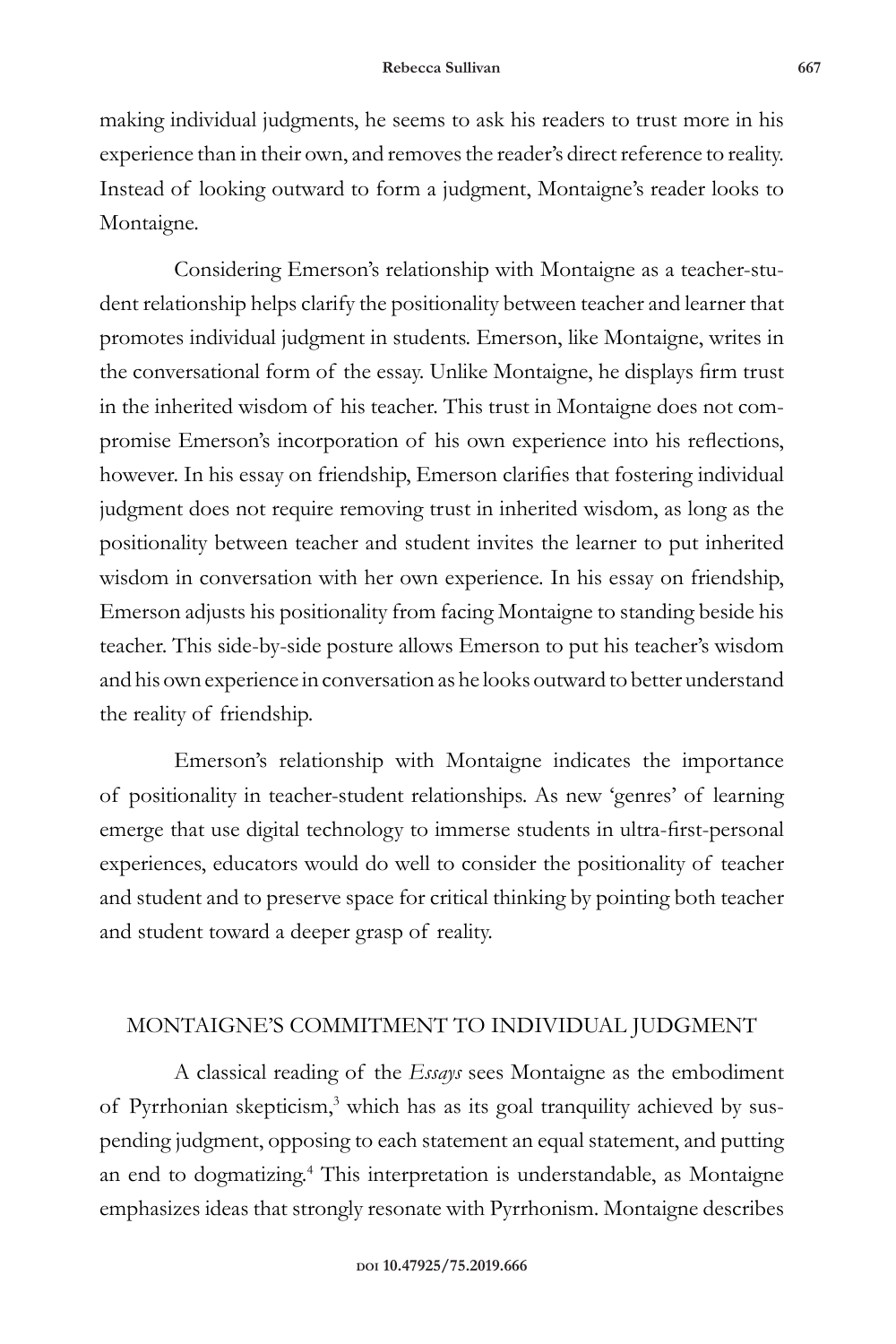his life as a search for tranquility, the achievement of which seems to involve constant variability and casting off of all authority. "We are all patchwork" he states, reflecting on the inconstancy of himself and others.<sup>5</sup> Montaigne does indeed display almost continual variability: he lives moderation by occasionally getting drunk,<sup>6</sup> he denounces suicide but not in all cases,<sup>7</sup> and he highlights the variability in custom across times and places.<sup>8</sup> Montaigne also seems to disregard inherited wisdom, declaring that he seeks a tranquility "not according to Metrodorus or Arcesilaus or Aristippis, but according to me."9 However, without denying the impact of Sextus Empiricus' Pyrrhonism on Montaigne, I follow a reading of the *Essays* that holds that to describe Montaigne as a skeptic does not reflect the true basis of his thought.10 Montaigne does not shy away from making judgments, but on the contrary, he constantly asserts his convictions. Furthermore, the abundance of references to Classical thinkers throughout the *Essays* bears witness to their influence on Montaigne. While Montaigne may change his mind often, he certainly judges; and while he may often disagree with inherited wisdom, it forms a basis for his thought. Thus, it appears that it is not withholding judgment in itself that Montaigne values, but rather individual judgment. In contrast with rote memorization or blind adoption of inherited ideas, individual judgment is achieved when the learner autonomously grasps something to be true, not simply because it is what she has been told, but because it is in accord with her experience. A judgment "according to me" is a conviction I take to be true, not because it belongs to the wisdom of the past, but because I myself have experienced it as true.

Individual judgment, as championed by Montaigne, can be conveyed in educational parlance as critical thinking. The word "critical" derives from the Greek *kritikos*, which means "to discern," or *krinein* and can be translated as "to judge" or "to decide."11 Critical thinking, as the term appears in educational discourses, can be broadly defined as "the use of appropriate methods to reason well and make good judgments."<sup>12</sup> Critical thinking engenders learning that is internalized and opposed to unreflective repetition. The student becomes the irreplaceable protagonist of critical thinking because well-reasoned judgment cannot be imposed from the outside, but is an essentially individual and au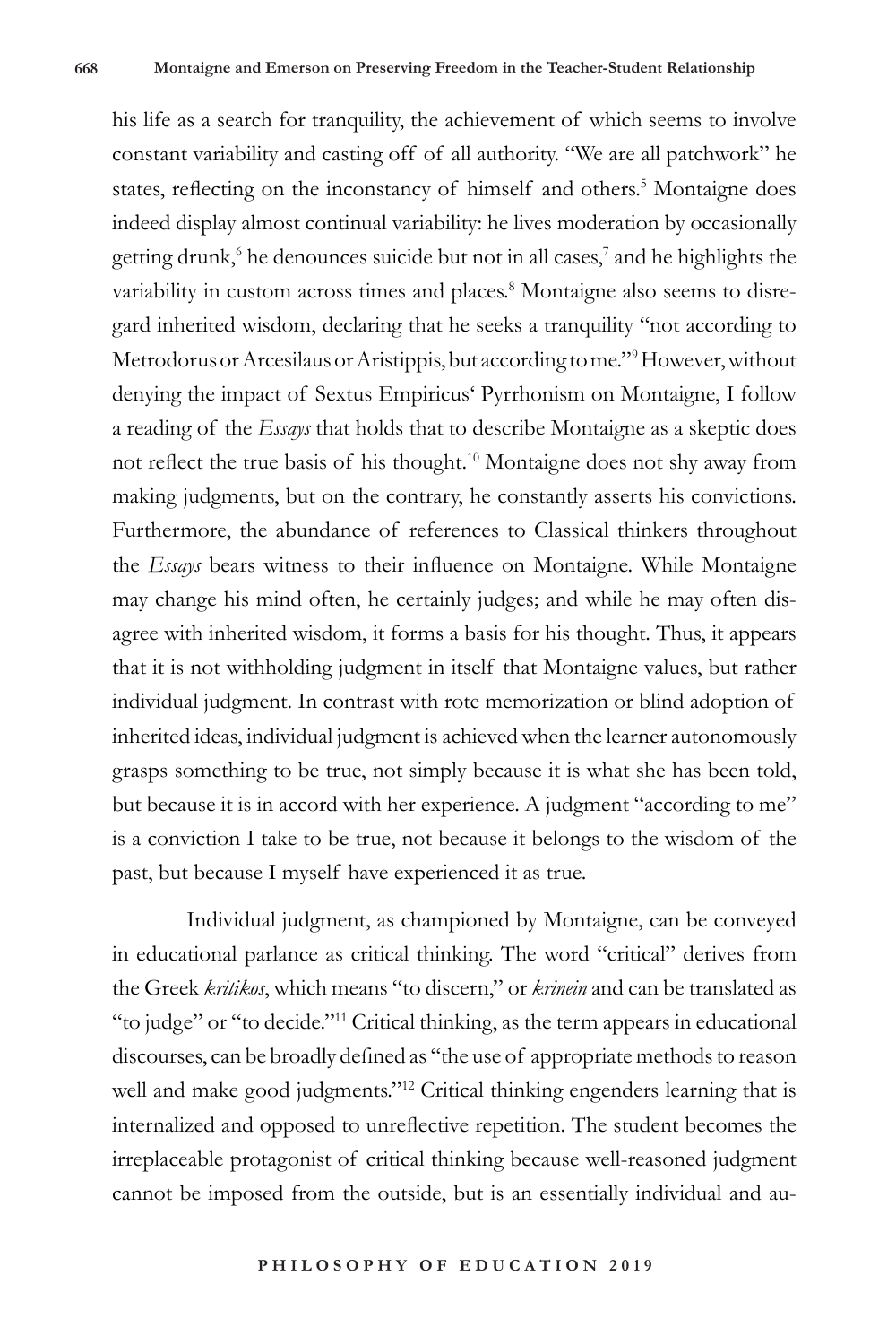tonomous activity.

Montaigne's main lesson, then, the core of his pedagogy, consists in a commitment to individual judgment. A student's freedom is enacted in the internalized grasp of knowledge. This judgment depends in an integral way on the student's experience, which philosopher Jacques Maritain calls "the germ of insight" that "is from the outset a tending toward an object to be grasped."13 Maritain, like Montaigne, affirms that the student is the "principal agent" of education whose chief aspiration is to autonomous freedom.14 Both thinkers draw on inherited wisdom or tradition in learning, but ultimately call on students to make learning their own through individual judgment about reality.15 Turning to Montaigne's essay on friendship reveals how Montaigne conceives of the relationship between inherited wisdom and personal experience in forming individual judgments.

## THE PRIMACY OF PERSONAL EXPERIENCE IN MONTAIGNE'S INDIVIDUAL JUDGMENT

While Montaigne's commitment to individual judgment does necessarily involve a total rejection of past thinkers, it does give precedence to personal experience. This preference can be seen in his essay "Of Friendship." Montaigne does not write his musings on friendship as if in a vacuum, but rather inserts them into the longstanding philosophical discourse on the subject. However, while Montaigne shows his appreciation for inherited wisdom, he does not express trust in past thinkers, but only acknowledges whether or not their thoughts accord with his own experience. The sole source of inspiration for Montaigne's essay on friendship is his experience with Etienne La Boétie. Examining the content of this essay reveals that Montaigne does not despise inherited wisdom, but that he ultimately trusts only his own experience when forming judgments.

Montaigne describes "Of Friendship" as "a picture labored over with all his skill." It is the masterpiece within his *Essays* that he places in the center of the wall, surrounded by grotesques.16 Throughout the essay, Montaigne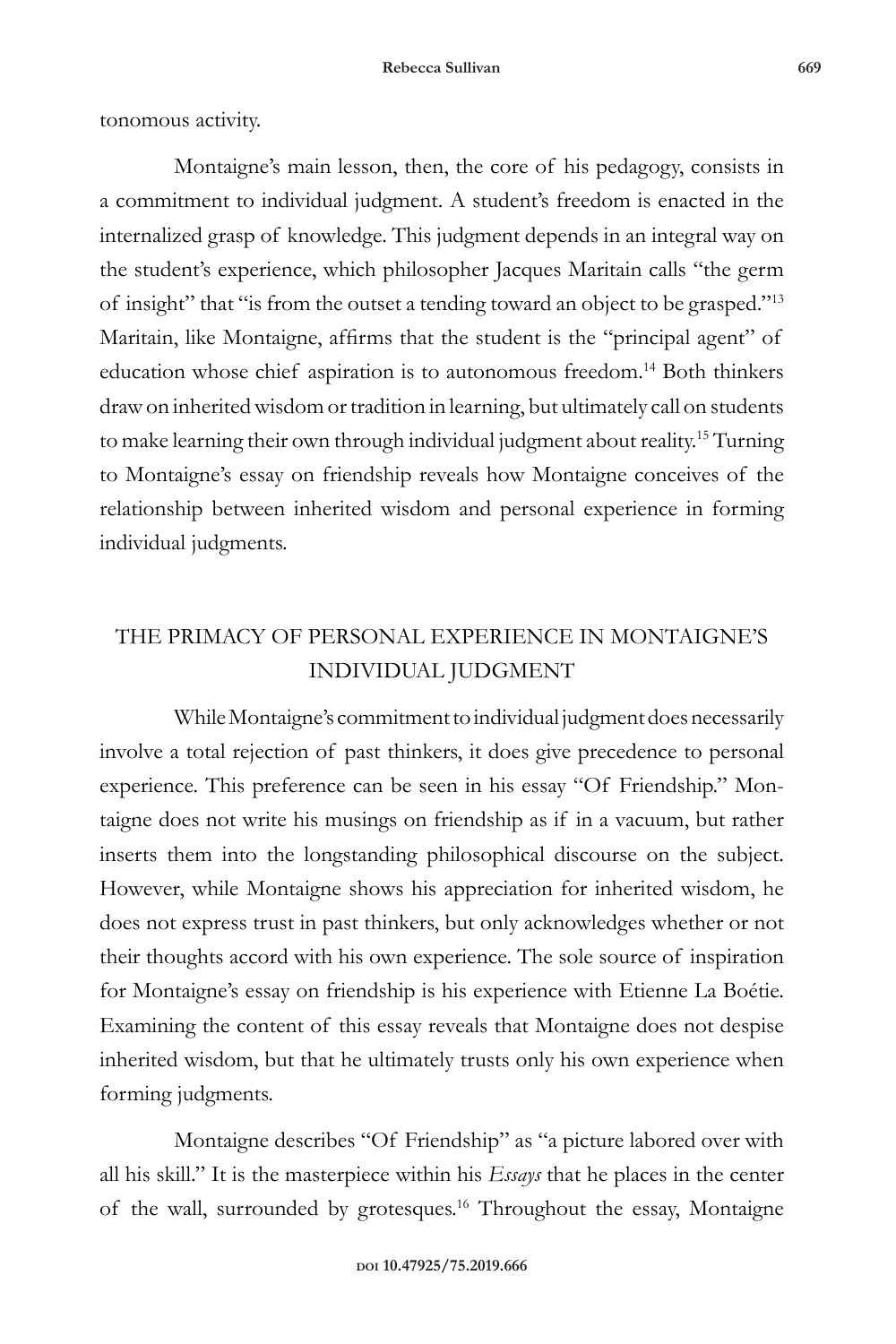references insights on friendship from past thinkers such as Cicero, Aristotle, Horace, and Virgil, and voices his agreement with certain aspects of their thought. He credits Aristotle for acknowledging the rarity of perfect friendship in his exclamation: "O my friends, there is no friend."17 Likewise, he seconds Horace's sentiment about the incomparable good of a true friend: "Nothing shall I, while sane, compare with a dear friend."18 However, Montaigne does not rely on these insights in formulating his idea of friendship, but rather uses these references to anecdotally affirm aspects of his own experience of friendship.

Furthermore, other elements of Montaigne's definition of friendship namely total unity exclusivity—are drawn entirely from his experience with La Boétie, which Montaigne describes as entirely singular: "If you pressed me to tell you why I loved him, I feel that this cannot be expressed, except by answering: Because it was he, because it was I."19 However, despite the uniqueness of Montaigne's friendship, he does not articulate a definition of friendship that only holds for him; on the contrary, he decisively states what he considers to be the reality of perfect friendship. Friendship, to cast the discussion in Maritain's terms, is the object that Montaigne freely grasps. Montaigne defines friendship in stable, almost dogmatic language, calling it "a general and universal warmth, moderate and even, besides, a constant and settled smoothness, with nothing bitter and stinging about it."20 The highest form of friendship, which Montaigne names "sovereign and masterful friendship" is characterized by complete unity between two individuals. Its only goal is "the complete fusion of our wills," the accomplishment of "one soul in two bodies."21 In this friendship, the distinction between selves disappears, and one very self emerges. This complete unity makes it possible to have only one friend, because each friend's self-giving to the other is so total that "he has nothing left to distribute elsewhere."22 Montaigne displays no doubt in his definition of friendship, nor does he withhold judgment. Montaigne's account about friendship is not relative; it reflects a "free adhesion of the mind to the objective reality to be seen."23 Montaigne has reached this conviction, not through inheriting the thoughts of others, but through his own experience. Thus, while past thinkers are not absent from his account of friendship, Montaigne does not place his trust in inherited wisdom. On the contrary,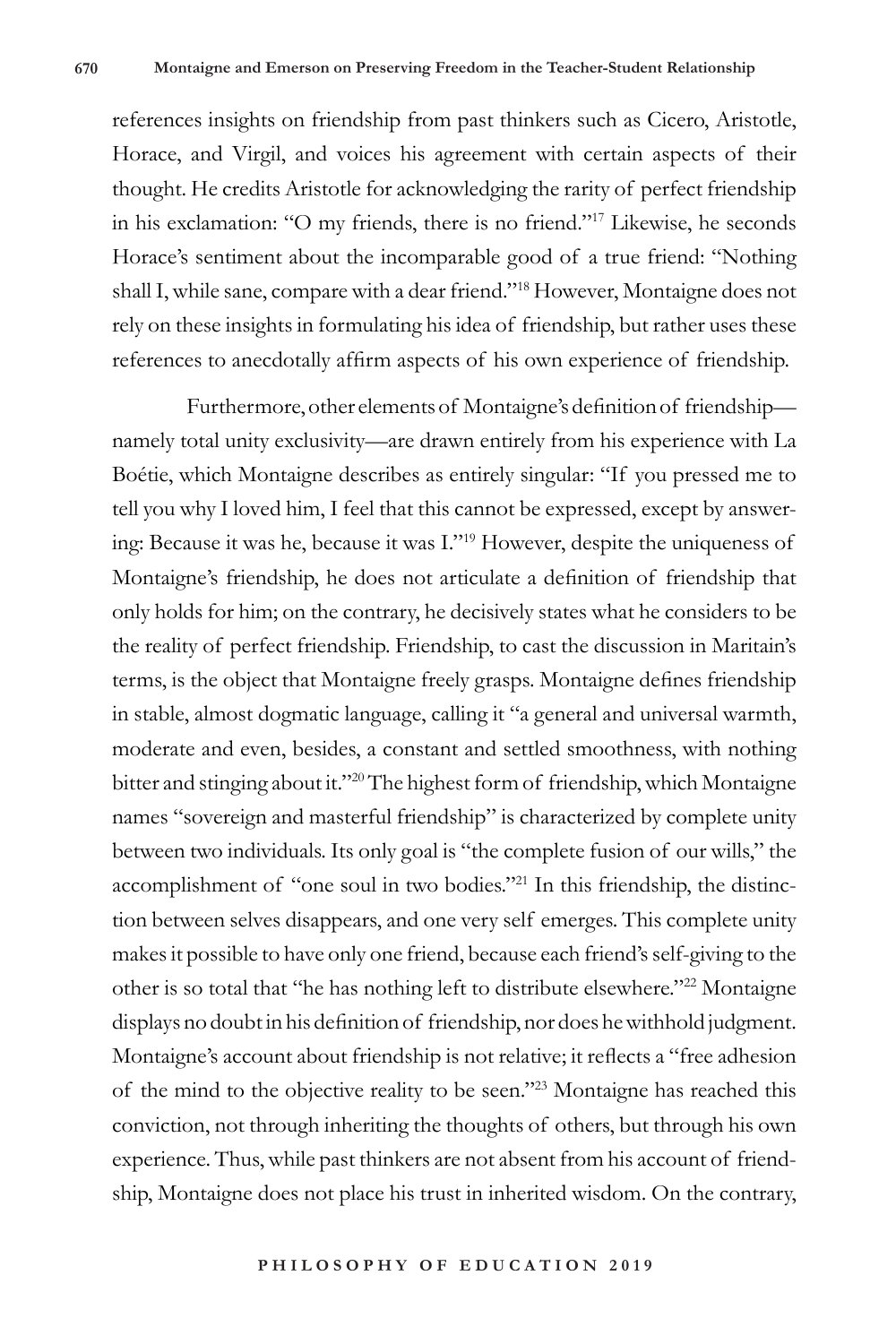his individual judgment springs entirely from his own experience.

#### THE PRIMACY OF INHERITED WISDOM IN THE ESSAY

While the content of Montaigne's *Essays* advocates for trust in personal experience over inherited wisdom, the form of his *Essays* seems to contradict this assertion. The essay—a genre of writing that Montaigne is credited with inventing—collapses the distance between author and reader and foments a relationship of trust by abandoning rational discourse for a conversational style. The first-personal nature of the essay invites the reader to trust the author as a friend, and can discourage critical thinking. Through the form of his work, Montaigne seems to ask the reader to trust him and not primarily in her own experience.

In considering the author-reader relationship in the essay, scholars highlight the features that distinguish its rhetorical effect from that of other genres. Cathleen Baushatz, for example, cites Emile Beneviste's theory of the linguistic subject to argue that the essay creates "an imagined lack of distinction between author and book."24 The conversational tone of the essay invites the reader to drop her defenses and collapses the divide between author's voice and narrative voice. Unlike a novel in which characters' voices maintain distance from the author's personal voice, the essay invites us to equate the text with Montaigne's opinion. The essay leads us to assert "Montaigne says \_\_\_\_\_\_" in reference to a point of view expressed in one of his essays.

In addition to uniting author and narrative voice, the essay genre serves to silence the questioning voice of the reader. Unlike a philosophical treatise in which the author's argument can be considered, questioned, or rejected, Montaigne's essays avoid rationally-justified assertions. Instead of soliciting the reader's rational response to a proposition, the essay-writer asks his reader to resonate with the idea he depicts. This resonance is itself an affirmation. It appeals not to logic, but to a sense of shared feeling: "Yes" the reader says to herself in response to Montaigne's essays, "I have felt what you describe." This type of affirmation unites writer and reader in a powerful and almost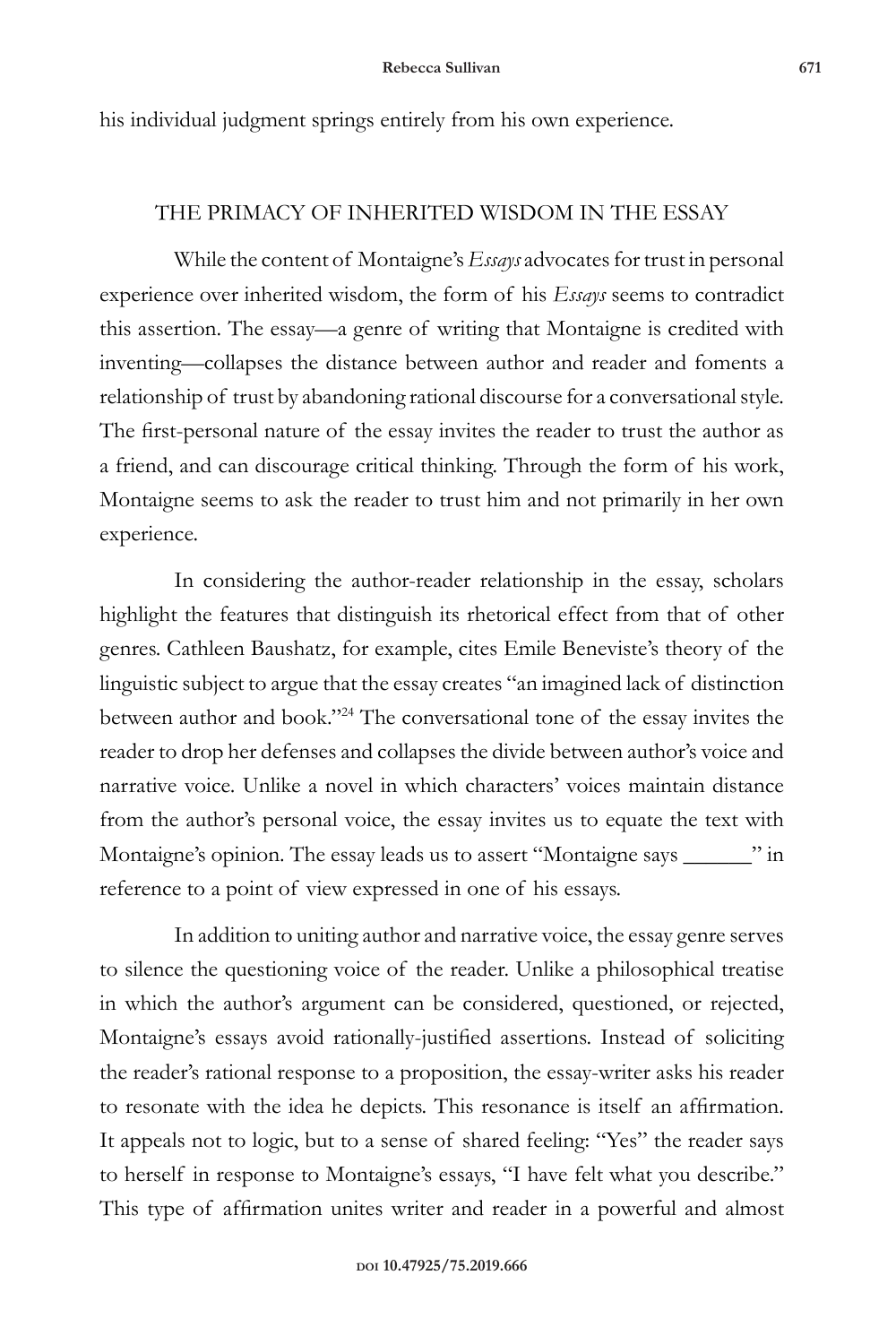visceral way. The essay invites the reader to share a part of life with the author. Martha Nussbaum refers to the reader's experience in response to such writing as "learning to fall."25 Through trust, the author and reader can move beyond rational discourse to establish deeper connection. The reader's affirmation of the author's assertion need not directly incorporate her own experience, but rather consists in recognizing her face in the writer's portrait. Thus, the reader is not required to genuinely grasp an object or form a judgment, but is invited to unreflectively second the author's judgment.

#### THE POSITIONALITY OF THE READER IN "OF FRIENDSHIP"

The positionality of author and reader in Montaigne's essays can be described as face-to-face. Montaigne himself presents his *Essays* as an intimate self-portrait to be enjoyed by his family and friends.<sup>26</sup> He returns to this image in "Of Friendship," describing the essay as the prized painting in the center of his collection.27 This essay highlights the contrast between how Montaigne forms an individual judgment about friendship and how he invites his reader to respond to his judgment. Montaigne expresses distrust in inherited accounts of friendship, and instead relies on personal experience to make a judgment. With regard to the reader, however, Montaigne invites a different approach. He appeals to the reader with his own voice in a frank, conversational way, and asks her to trust in his portrayal of friendship even though she has not experienced it herself.

Montaigne asserts that the perfect friendship he enjoyed with La Boétie was unique and rare. In fact, he tells his reader that their friendship was "so entire and so perfect that certainly you will hardly read of the like, and among men of today you see no trace of it in practice."<sup>28</sup> The reader, it seems, has little hope of verifying Montaigne's account of friendship in her own experience. How, then, is she to respond? Montaigne does not make an argument that explicitly invites a rational response; instead, he targets the reader's trust by expressing his emotion over the death of his friend. "Since the day I lost him," Montaigne confides, "I only drag on a weary life." In fact, Montaigne holds that since the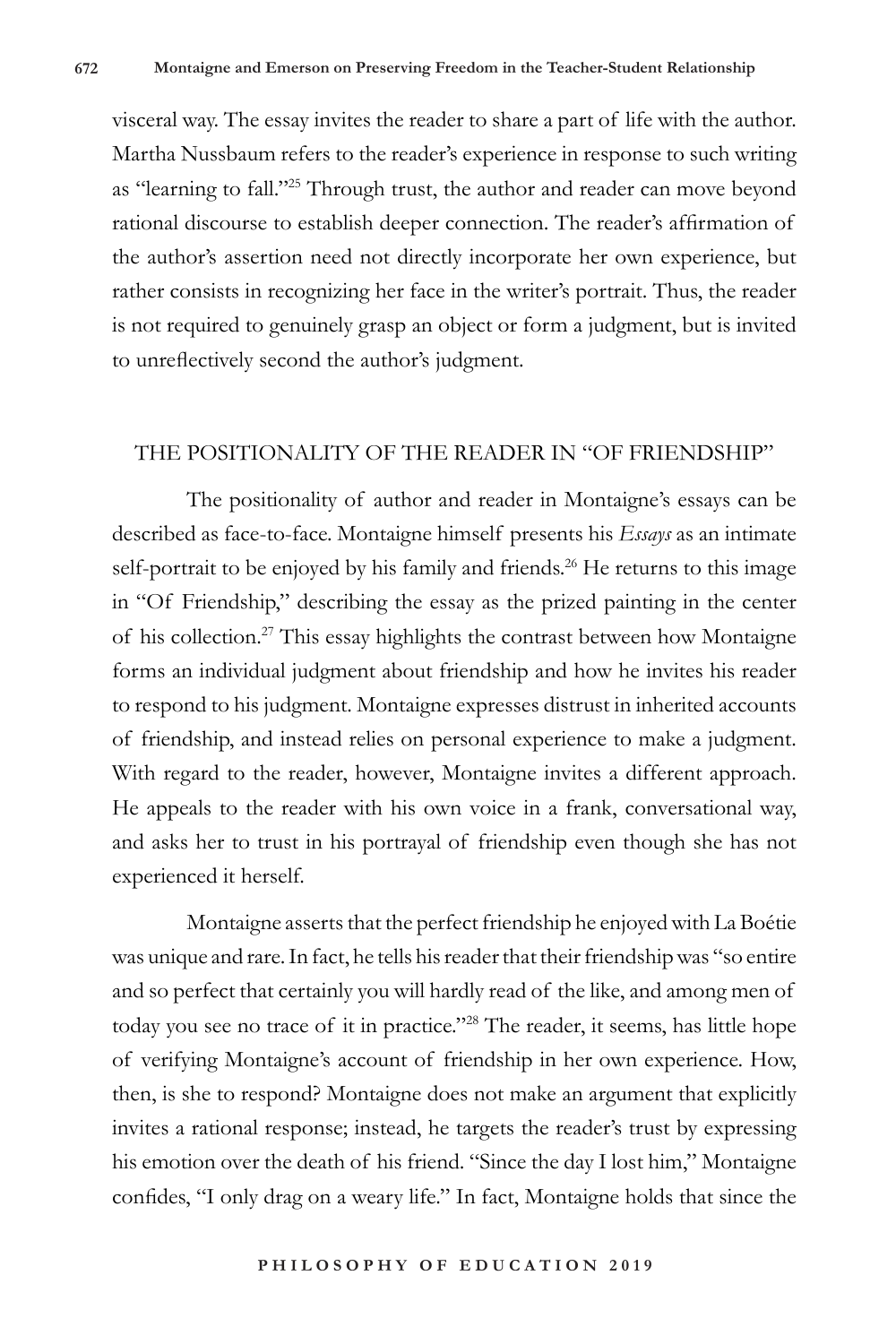death of his friend he has been just half a self.<sup>29</sup> Without recourse to rational argument, Montaigne expresses friendship as a good that, once experienced, is almost impossible to live without. He acknowledges that the reader has not experience such friendship, but asks her to trust him. He treats his reader as an intimate friend, sharing even his heartfelt emotions. Through his appeal, Montaigne encourages unreflective trust.

### EMERSON AS STUDENT OF MONTAIGNE: RECOVERING FREEDOM BY ADJUSTING POSITION

Montaigne's essay on friendship leaves us perplexed. While he insists on the importance of personal experience for forming individual judgments, he does not encourage his reader to take her personal experience into account. While he displays distrust in the inherited wisdom of past thinkers, he asks his reader to trust completely in the wisdom he offers. Considering Emerson as a student of Montaigne offers us insight into how to overcome the seeming contradiction in Montaigne's pedagogy. In his own essay on friendship, Emerson both trusts in Montaigne and makes his own individual judgments. He is able to accomplish this by adjusting his positionality with regard to Montaigne. Instead of looking at Montaigne as a portrait, he stands beside Montaigne. This change in position opens up space for Emerson to put Montaigne's wisdom in dialogue with his own experience. It also invites him to look outward and grasp the reality of friendship for himself.

In his essay on friendship, Emerson expresses a deep trust in and reverence for Montaigne. He describes Montaigne as "learned in this warm lore of the heart"30 and imitates his predecessor's informal, conversational style that invites connection with the reader. He also appears initially to be of one mind with his teacher. In the poem with which he opens the essay, Emerson seconds Montaigne's emphasis on the constancy of friendship amid the variability of the world: "The world uncertain comes and goes, / The lover rooted stays."31 He continues to draw on Montaigne throughout his articulation of friendship. He emphasizes the great value he places on one-to-one relationships, char-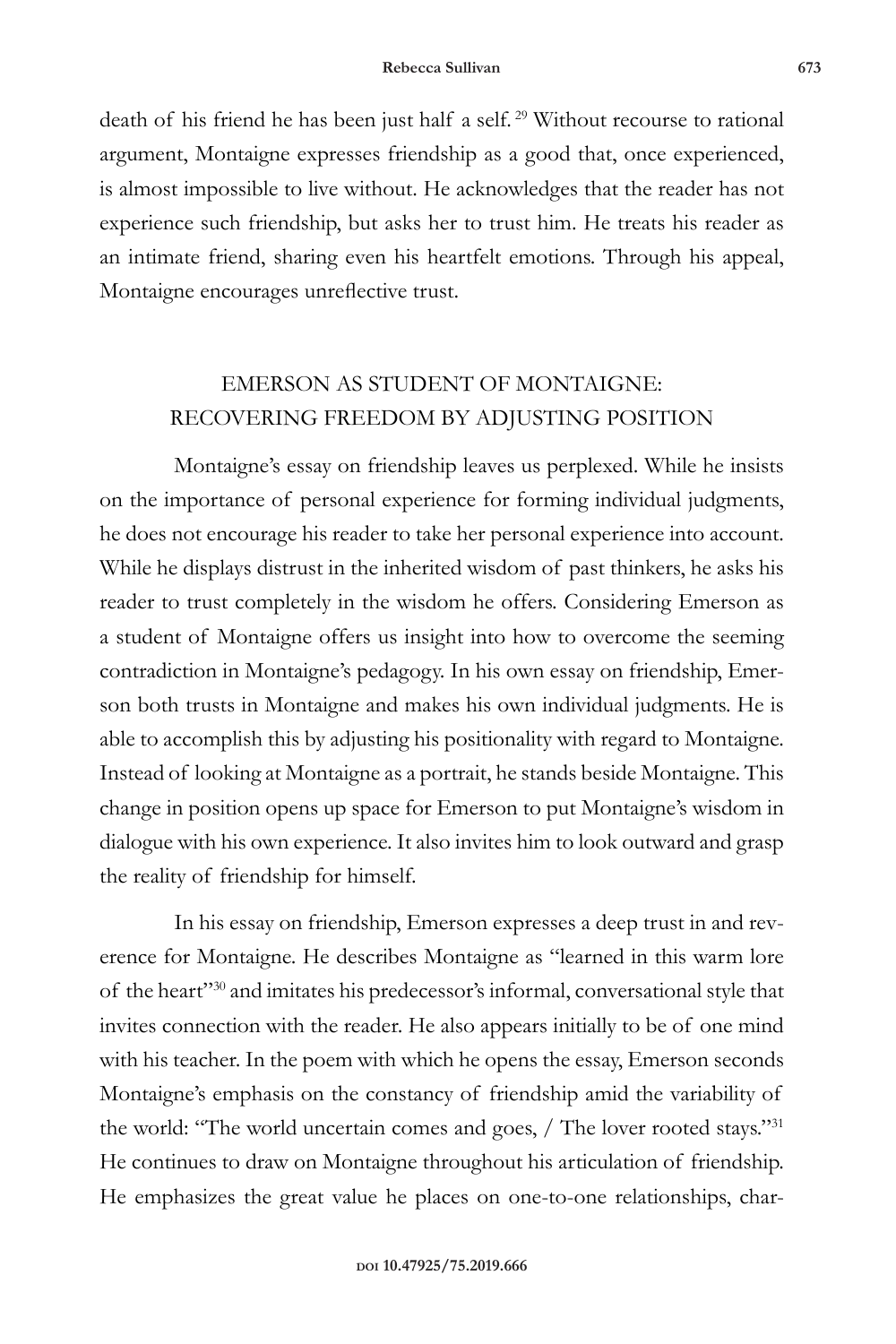acterizing them as "peremptory for conversation, which is the practice and consummation of friendship."32 Furthermore, Emerson agrees with Montaigne that a great affinity must exist between the two who are conversing. However, while he acknowledges his indebtedness to his teacher, Emerson distances his account of friendship from Montaigne's by incorporating his own experience into his reflections.

Emerson's lived experience of friendship leads him to disagree with Montaigne about its exclusivity. While Montaigne holds that a person can have only one friend, Emerson admits "I am not so strict in my terms." In his own life, he explains, he keeps "a circle of godlike men and women" as friends.<sup>33</sup> Furthermore, while Emerson values affinity between friends, this affinity is markedly distinct from the full unity his predecessor requires. A fruitful conversation, for Emerson, exists between two similar yet distinct persons. Friendship, for Emerson, is not a total union, but rather "requires that rare mean betwixt likeness and unlikeness."34

By incorporating his experience into his reflections, it might seem that Emerson is taking up the same method of forming judgments that Montaigne employs. However, while Montaigne rejects inherited wisdom when it contradicts his experience, Emerson does not. Instead, he withholds definitive judgment, acknowledging that further experience might prove inherited wisdom correct. It is not skepticism that leads him to act this way, but rather his appreciation of the limitations of his experience. Emerson stresses that he cannot affirm certain elements of Montaigne's account because he has not experienced them himself. Even though they may be true, he does yet grasp their reality. His knowledge of these elements of friendship remain on the propositional level, not yet internalized. Emerson explains, for example, that his admission of multiple friends may be because he has not known "so high a fellowship as others."35 He has, moreover, seen how, with patience, friends may "meet as water with water"36 and experience "an absolute running of two souls into one."37 Therefore, while he cannot endorse Montaigne's judgment on the exclusivity of friendship now, Emerson remains open to forming such a judgment in the future, should he experience such friendship. Emerson's account of friendship is not nearly as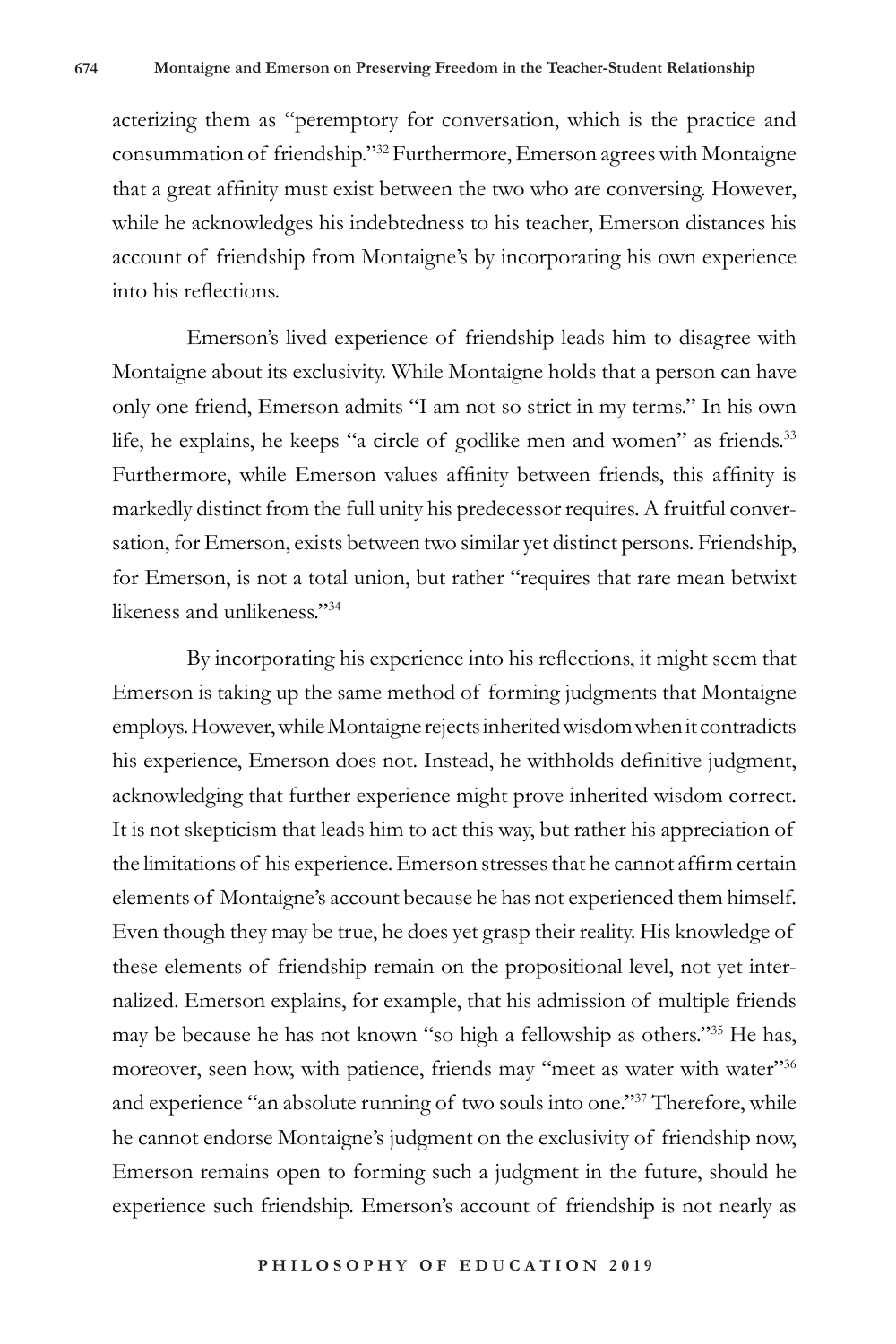conclusive as Montaigne's. But Emerson's lack of conviction does not indicate a devaluing of individual judgment; on the contrary, it emphasizes how inherited wisdom and personal experience work together as key ingredients in enabling such judgment. Montaigne's account of friendship gives Emerson a direction to explore. Montaigne accompanies Emerson as he moves toward a personalized understanding of friendship.38

Emerson's side-by-side relationship with Montaigne has three key components: inherited wisdom, personal experience, and a tending toward an object to be grasped. Emerson's goal is an understanding of friendship itself. Neither Montaigne nor Emerson is the ultimate arbitrator of the reality of friendship. Emerson draws on Montaigne's wisdom and his own experience, but ultimately looks outward in an effort to understand something that is external to them both. This outward-facing perspective manifests in Emerson's preoccupation with real versus fantasized friendship. Montaigne's ideal of perfect unity seems to be the pinnacle of friendship, yet Emerson lacks the resources to ensure that such friendships really exist. "We walk alone in the world," he remarks, and "friends, such as we desire, are dreams and fables."39 Montaigne's description of friendship attracts Emerson but seems to lack real substance. Emerson has never known such friendship, and Montaigne wrote his essay about a dead man. Can Emerson embrace Montaigne's account as real, or is the friendship his teacher describes imaginary, warped by memory, nostalgia, and grief?

Emerson seeks to articulate real friendship and not fantasy. This does not undermine his trust in Montaigne, but turns him outward to consider friendship beyond his teacher's account. In doing so, he acknowledges that Montaigne is likewise not the origin of truth about friendship. Putting Montaigne's lesson in dialogue with his experience, Emerson seeks "the free adhesion of the mind to the objective reality to be seen" that Maritain describes as the attainment of autonomy. While Emerson acknowledges that he does not understand the reality of friendship in all its complexity, his tending toward reality indicates that he has, according to Maritain, been educated for freedom. Emerson is tied neither to his own limited perspective nor to the limited perspective of his teacher; rather, he reflectively incorporates both points of view as he turns and tends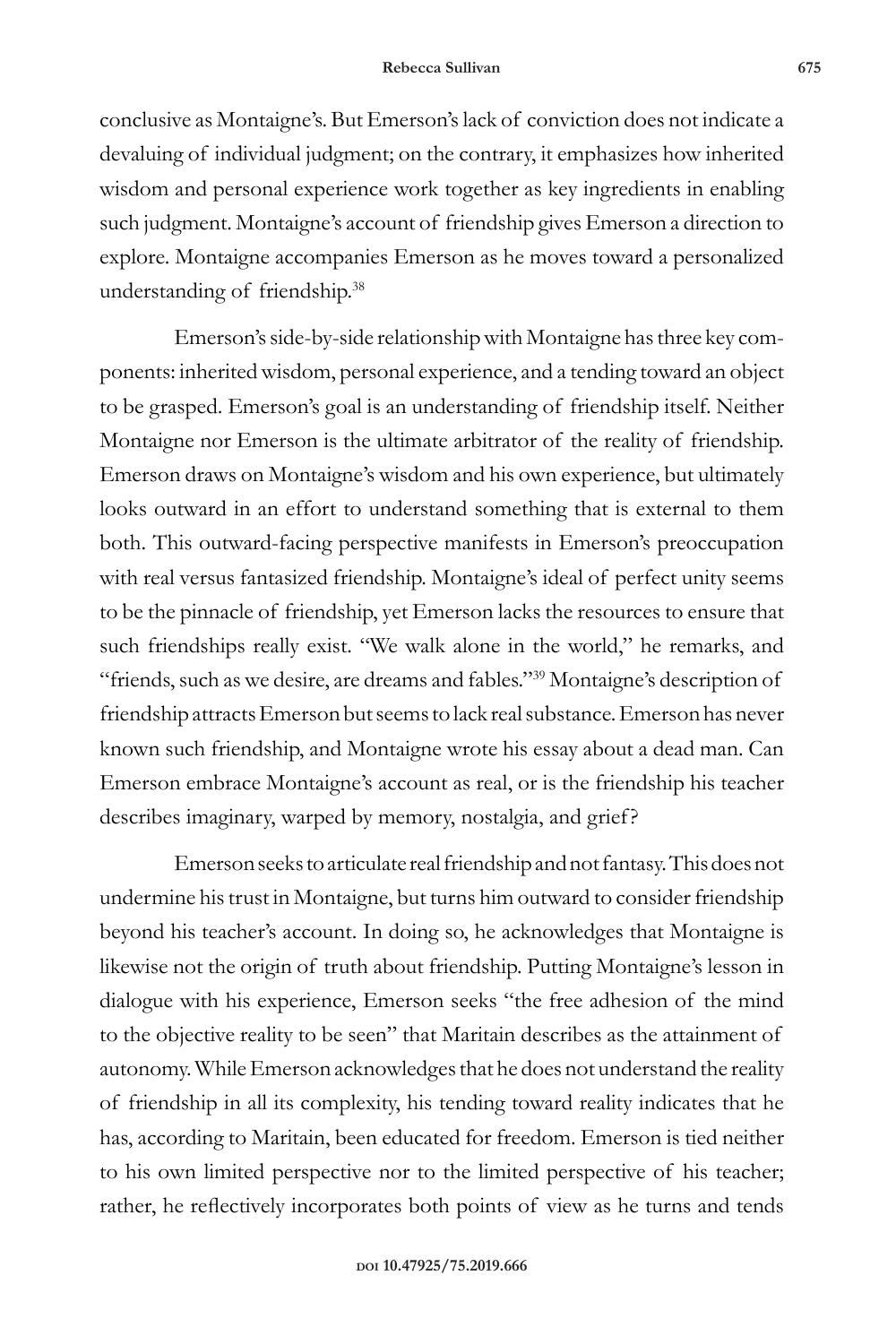toward the reality of things.

Emerson's essay on friendship clarifies that free, individual judgment does not, as Montaigne's account suggests, require distrust in inherited wisdom, so long as the learner is encouraged to put inherited wisdom in conversation with personal experience as she reaches outward to grasp reality. This indicates that the trust-inspiring form of the essay can be compatible with critical thinking, if author and reader are positioned in such a way that they face outward. Emerson achieves this in his essay through his withholding of judgment and tone of intellectual humility. Emerson does not present himself as an authority on friendship, but rather as a learner *en route* toward deeper understanding. This positionality does not lead his reader to unreflectively affirm Emerson's position, but rather encourages her to join him on his journey toward fuller appreciation of friendship.

### TEACHER-STUDENT POSITIONALITY IN NEW "GENRES" OF LEARNING

The lesson Emerson and Montaigne's relationship holds for teachers is a word of caution. Montaigne championed individual judgment, yet the new genre of writing he invented risked undermining the freedom he sought to articulate. In contemporary discourses of education in the United States, promoting individual judgment through critical thinking is seen as an almost inarguable good.40 Yet new "genres" of learning do not always consider how the positionality of teacher and learner affects students' ability to make learning their own. Emerging educational technologies such as virtual reality (VR) enable students to inhabit a radically first-personal perspective in learning experiences. In narrative VR experiences, the student becomes the protagonist in an immersive, intimate, and visceral way. The ultra-first-personal posture of VR has lent it the name the "ultimate empathy machine."<sup>41</sup> This perspective-taking holds exciting possibilities, but should also give educators pause. By virtue of its intense immersiveness, it is possible for the user to employ critical thinking in a VR experience? In virtual reality, students do more than see themselves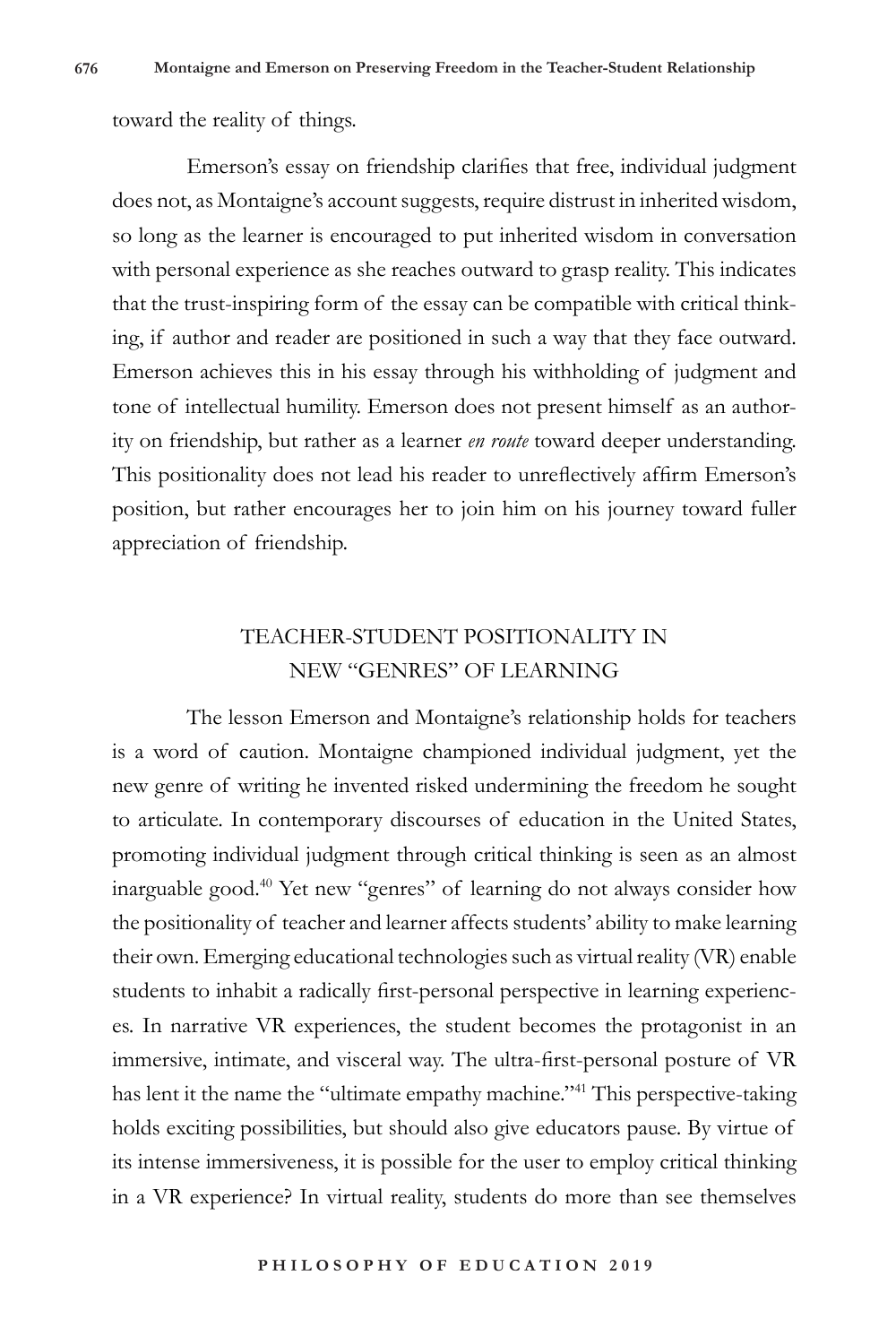reflected in a portrait; they become the portrait that the creator of the experience crafted. In such an environment, is it possible for students to stand side-by-side next to the content and put it in conversation with their own experience? Is it possible for them to make a free, individual judgment about external reality when immersed in a crafted reality? Virtual reality learning experiences have not yet become mainstream in classrooms; thus, educators have the opportunity to reflectively consider whether and how such tools might promote learning.

Emerson and Montaigne teach us that enabling students to form individual judgments and make learning their own requires educators to intentionally position themselves and their students, not face-to-face, but side-by-side, walking together toward greater understanding of "an object to be grasped." Inviting students, through the form as well as the content of the lesson, to engage inherited wisdom with their own experience enables them to make a judgment about reality that is not an unreflective acceptance of their teacher's views, but a genuine expression of their autonomous freedom.

<sup>1</sup> John Ennis, "Critical Thinking Assessment," *Theory Into Practice* 32, no. 3 (1993), 180.

<sup>2</sup> I am grateful to Dr. Mark Lilla for the provocative comparison between reading Montaigne's *Essays* and looking in a mirror.

<sup>3</sup> This interpretation is articulated by Richard Popkin in his *History of Skepticism from Erasmus to Spinoza* (Berkeley, CA: University of California Press, 1979), in which he credits Montaigne with developing a Catholic Pyrrhonism.

<sup>4</sup> Sextus Empiricus, *Outlines of Pryrrhonism*, trans. Benson Mates (Oxford: Oxford University Press, 1996), I.4-I.6.

<sup>5</sup> Michel de Montaigne, *The Complete Works: Essays, Travel Journal, Letters*, trans. Donald Frame (New York, NY: Everyman's Library, 2003), 296.

<sup>6</sup> Ibid., 299.

<sup>7</sup> Ibid., 318.

<sup>8</sup> Ibid.*,* 261-265.

<sup>9</sup> Ibid., 572.

<sup>10</sup> In *Montaigne and Education of the Judgment,* Gabriel Compayré emphasizes, as I will, individual judgment as the pinnacle of Montaigne's pedagogy and the accomplishment of freedom (trans. J.E. Mansion [New York: Crowell & Co., 1908]). In more contemporary discourses, David Hansen acknowledges Montaigne's sincere attempt to get to grips with meaning regarding "the phenomena of living" in "Well-Formed,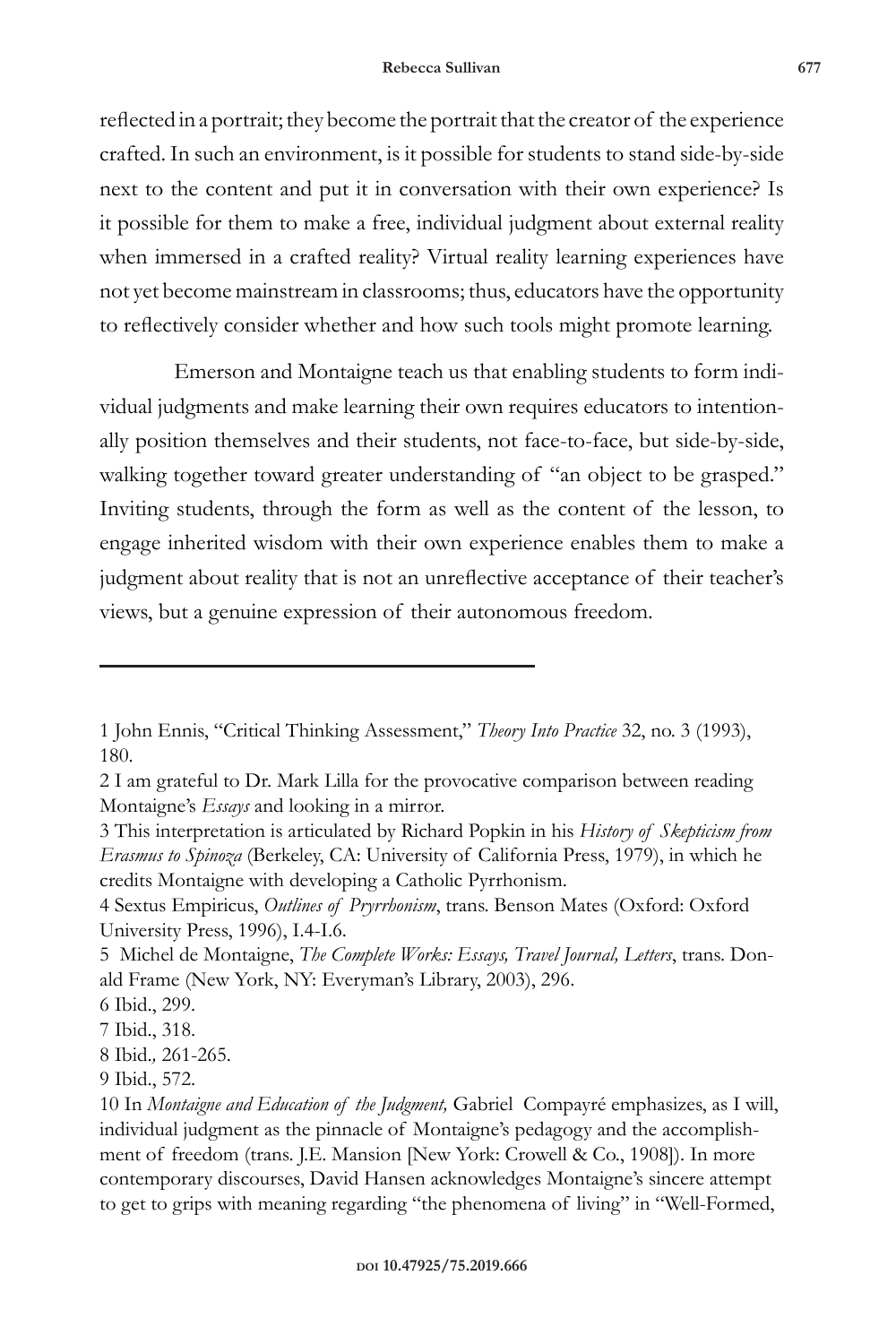Not Well-Filled: Montaigne and the Paths of Personhood," *Educational Theory* 52*,* no. 2 (2005): 128-9.

11 Christopher P. Horvath and James M. Forte, eds. *Critical Thinking: Education in a Competitive and Globalizing World* (New York: Nova, 2011), 2.

12 Ibid., 3.

13 Jacques Maritain, *Education at the Crossroads* (New Haven: Yale University Press, 1943), 44.

- 14 Ibid.*,* 11, 39.
- 15 Ibid.*,* 2.
- 16 Montaigne, *The Complete Works,* 164.
- 17 Quoted in ibid.*,* 171.
- 18 Quoted in ibid.*,* 174.
- 19 Ibid.*,* 169.
- 20 Ibid.*,* 167.
- 21 Ibid.*,* 171.
- 22 Ibid.*,* 172.
- 23 Maritain, *Education at the Crossroads,* 44.

24 Cathleen Bauschatz, "Montaigne's Conception of Reading in the Context of the Renaissance Poetics and Modern Criticism," in *The Reader in the Text: Essays on Audience and Interpretation*, eds. Inge K. Crossman and Susan Suleiman (Princeton, NJ: Princeton University Press, 1980), 277.

- 25 Martha Nussbaum, *Love's Knowledge: Essays on Philosophy and Literature* (New York: Oxford University Press, 1990), 274-284.
- 26 Montaigne, *The Complete Works*, "To the Reader."
- 27 Ibid.*,* 164.
- 28 Ibid.*,* 165.
- 29 Ibid.*,* 174.

30 Ralph Waldo Emerson, *Emerson's Essays*, ed. Arthur Hobson Quinn (New York: C. Scribner's Sons, 1920 [originally published 1841]), 128.

- 31 Ibid.*,* 120.
- 32 Ibid.*,* 128.
- 33 Ibid.*,* 128.
- 34 Ibid.*,* 129.
- 35 Ibid.*,* 128.
- 36 Ibid.*,* 131.
- 37 Ibid.*,* 129.

38 Maritain offers a full account of how personal accompaniment is essential for enabling students' achievement of autonomous freedom in his chapter titled "The Dynamics of Education" (*Education at the Crossroads*, 29-57).

39 Emerson, *Essays,* 132.

40 In "An Educator's Guide to the Four Cs: Preparing 21st Century Students for a Global Society," the National Education Association lists critical thinking as a foundation of the 21st century education movement (Washington D.C., 2010). 41 Chris Milk, "How Virtual Reality Can Create the Ultimate Empathy Machine,"

2015, TED video, 10:26, https://www.ted.com/talks/chris\_milk\_how\_virtual\_reali-